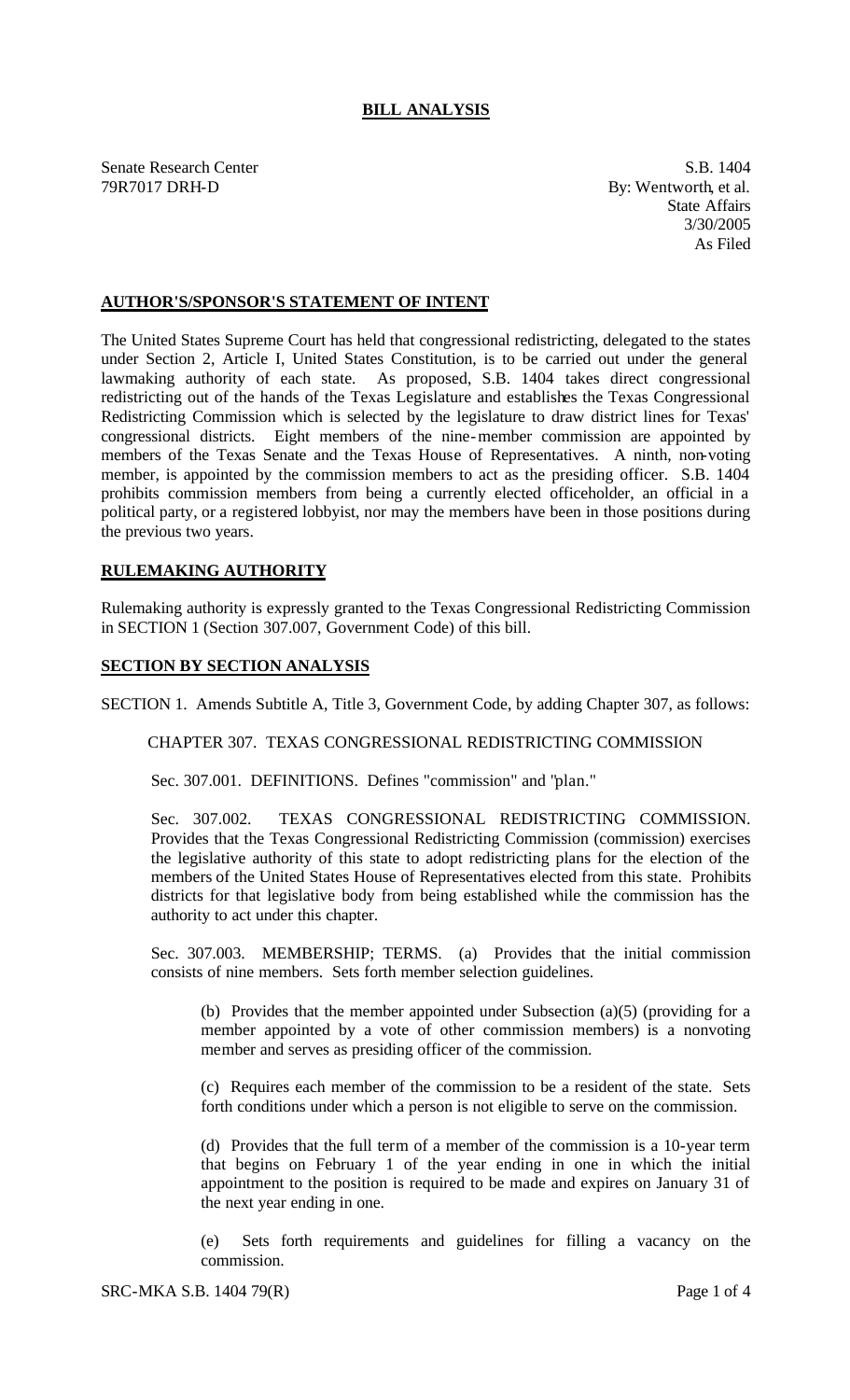(f) Requires the members of the commission appointed under Subsections (a)(1) through (4) to be appointed not earlier than January 25 or later than January 31 of each year ending in one. Requires the member appointed under Subsection (a)(5) to be appointed not later than the 30th day after the commission convenes under Section 307.008(b). Requires the supreme court make an appointment if a member is not appointed in the time provided by this subsection.

Sec. 307.004. OATH. Requires each person to take and subscribe to the constitutional oath of office before serving on the commission.

Sec. 307.005. POLITICAL ACTIVITIES PROHIBITED. Prohibits a member of the commission from campaigning for elective office or from actively participating in or contributing to the political campaign of a candidate for a state or federal elective office while a member of the commission.

Sec. 307.006. OPERATION OF COMMISSION. (a) Requires the legislature to appropriate sufficient money for the compensation and payment of the expenses of the commission members and any staff employed by the commission.

(b) Requires the commission to be provided access to statistical or other information compiled by the state or its political subdivisions as necessary for the commission's reapportionment duties.

(c) Requires the Texas Legislative Council, under the direction of the commission, to provide the technical staff and clerical services that the commission needs to prepare its plans.

Sec. 307.007. DUTIES. Requires the commission to adopt rules to administer this chapter and to comply with Chapters 551 (Open Meetings) and 552 (Public Information).

Sec. 307.008. ADOPTION OF PLAN. (a) Provides that a redistricting plan or modification of a redistricting plan is adopted by a vote of not fewer than five members of the commission.

(b) Requires the commission to convene on the first business day after January 31 of each year ending in one to adopt a redistricting plan for the members of the United States House of Representatives elected from this state not later than June 15 of that year, unless the federal decennial census is delivered to the appropriate officials of this state after May 1 of that year, in which event the commission is required to adopt the redistricting plan not later than the 75th day after the date the census is delivered.

(c) Sets forth guidelines for nominating and selecting not more than two additional voting members to the commission in the event that the commission does not adopt a plan within the time required by Subsection (b). Provides that the term of a member appointed under this section expires on the same day as the other voting members of the commission.

(d) Requires the commission, following appointment of a member under Subsection (c), to adopt a redistricting plan not later than the 45th day after the date of the deadline for commission action prescribed by Subsection (b).

(e) Provides that, if the commission does not adopt a plan within the time required by Subsection (d), the commission's authority to adopt a plan is suspended. Requires the supreme court to adopt the plan not later than the 45th day after the date of the deadline for commission action prescribed by Subsection (d).

Sec. 307.009. MODIFICATION OF PLAN; ADDITIONAL ACTION. (a) Authorizes the commission to reconvene on the motion of at least four of its voting members filed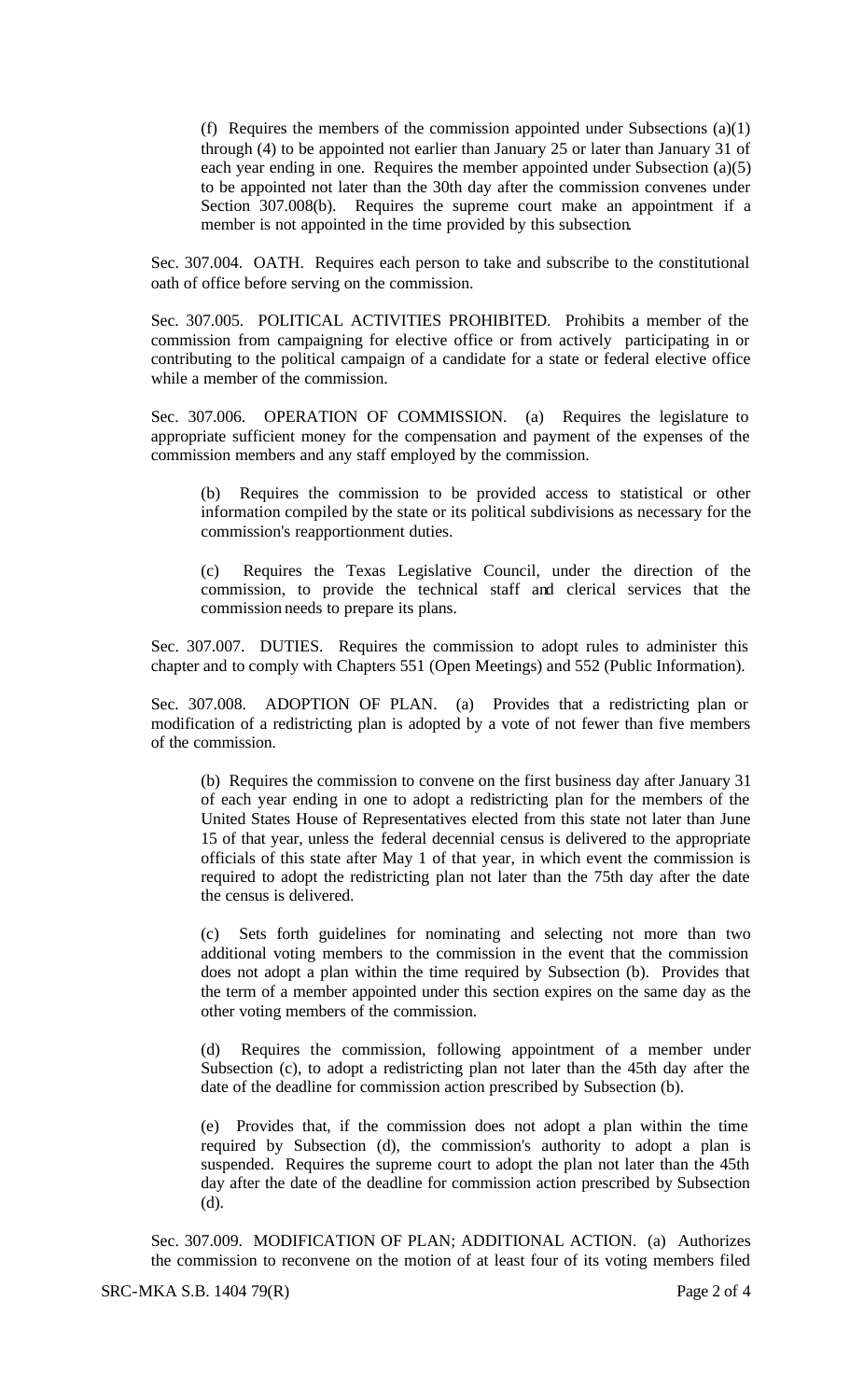with the secretary of state at any time after the adoption of the initial congressional redistricting plan to modify that plan if the plan becomes unenforceable by order of a court or by action of any other appropriate authority or is subject to legal challenge in a court proceeding. Requires the commission, in modifying a plan, to comply with all applicable standards imposed by this chapter, but does not limit its authority to modifications necessary to correct legal deficiencies.

(b) Authorizes the commission to reconvene in the manner provided by Subsection (a) to adopt a plan if the supreme court does not adopt a plan for the applicable body in the time provided by Section 307.008(e), if the supreme court is required to adopt a plan for that body because the commission did not adopt an initial plan for that body as required by Section 307.008(d).

Sec. 307.010. PLAN REQUIREMENTS. (a) Sets forth requirements for a redistricting plan or modification of a plan adopted under this chapter.

(b) Prohibits the commission or the supreme court from drawing a redistricting plan purposely to favor or discriminate against a political party or any other group.

(c) Requires the commission to prepare and publish a report that includes certain information for each plan or modification of a plan adopted by the commission.

(d) Requires the commission to make a copy of a report prepared under this section available to the public.

Sec. 307.011. SUBMISSION OF PLAN. Requires the commission to submit an adopted plan or modification of a plan to the governor, the secretary of state, and the presiding officer of each house of the legislature.

Sec. 307.012. CESSATION OF OPERATIONS. (a) Requires the commission, following the initial adoption of a plan or modification of a plan, to take all necessary steps to conclude its business and suspend operations until the commission reconvenes as provided by Section 307.009 if it does reconvene.

(b) Requires the commission to prepare a financial statement disclosing all expenditures made by the commission. Requires the official record of the commission to contain all relevant information developed by the commission in carrying out its duties, including maps, data, minutes of meetings, written communications, and other information.

(c) Provides that after the commission suspends operations, the secretary of state becomes the custodian of its official records for purposes of election administration. Provides that any unexpended money from an appropriation to the commission reverts to the general revenue fund.

Sec. 307.013. CHALLENGES TO PLAN. (a) Authorizes any person aggrieved by a plan or modification of a plan to file a petition with the supreme court challenging the plan after the plan or modification is adopted by the commission or supreme court.

(b) Provides that the supreme court has original jurisdiction to hear and decide cases involving congressional redistricting, including a plan adopted by the supreme court under this chapter. Authorizes a member of the court to recuse himself or herself from a redistricting case because the member has participated or might participate in the adoption of a redistricting plan. Provides that this subsection supersedes any other law, including an applicable code of judicial conduct, with regard to conflicts of interest by or disqualification of a member of the court.

(c) Authorizes the supreme court to consolidate any or all petitions and requires the supreme court to give the petitions precedence over all other matters.